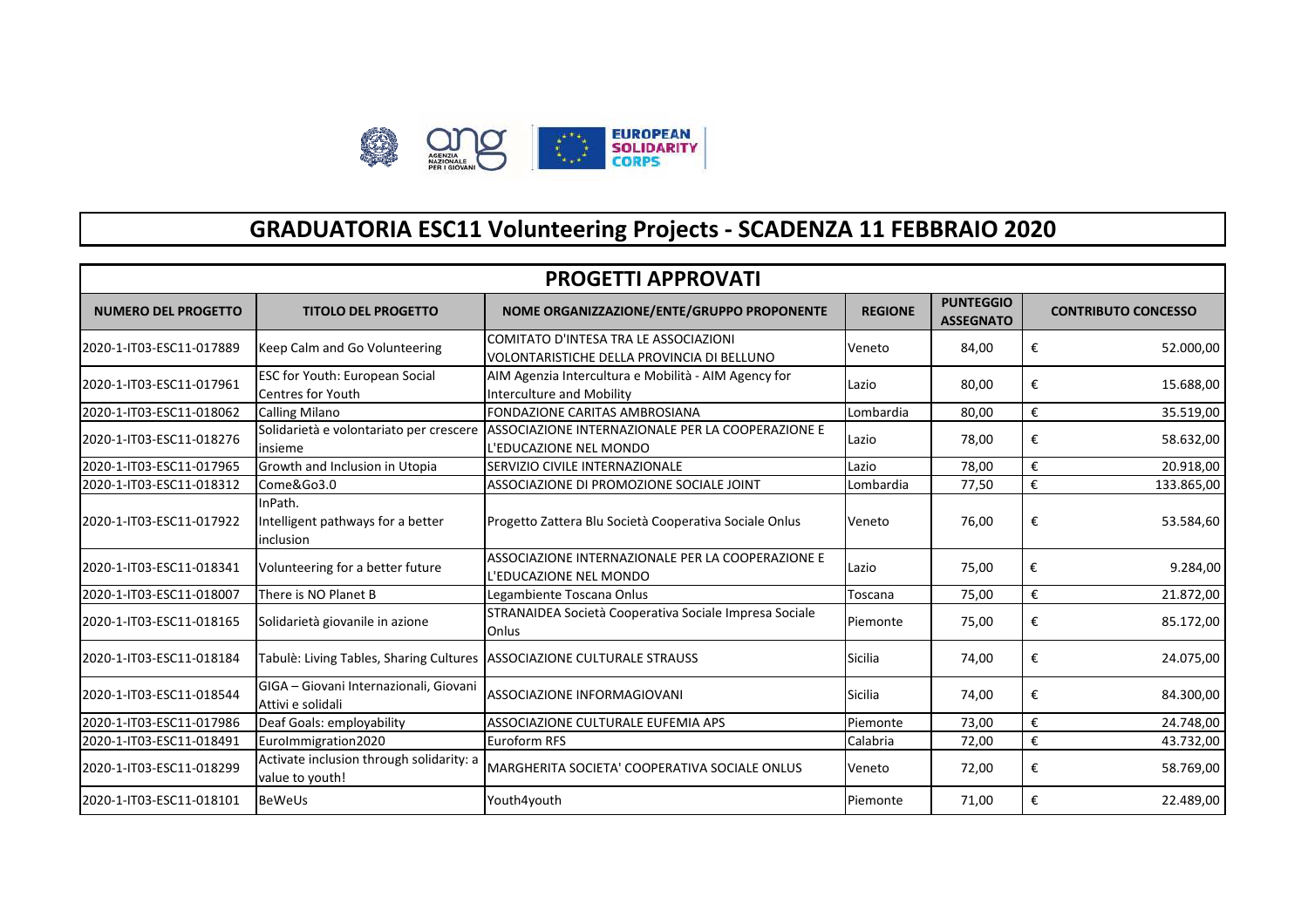| <b>PROGETTI APPROVATI</b> |                                                                                                   |                                                                                   |                          |       |   |            |
|---------------------------|---------------------------------------------------------------------------------------------------|-----------------------------------------------------------------------------------|--------------------------|-------|---|------------|
| 2020-1-IT03-ESC11-018233  | <b>EXPERIENCE SOLIDARITY</b>                                                                      | A.N.F.F.A.S. Onlus di Pordenone                                                   | Friuli-Venezia<br>Giulia | 70,00 | € | 37.283,00  |
| 2020-1-IT03-ESC11-018149  | Make it Blue - European Solidarity<br>Corps in Action                                             | Associazione Costiera Amalfitana Riserva Biosfera                                 | Campania                 | 70,00 | € | 30.868,00  |
| 2020-1-IT03-ESC11-018105  | Young Europeans for Padova +                                                                      | COMUNE DI PADOVA                                                                  | Veneto                   | 70,00 | € | 17.524,00  |
| 2020-1-IT03-ESC11-018161  | IDEAL: Sviluppo della Resilienza e delle<br>Life Skills attraverso l'Indipendenza                 | COMUNITA PAPA GIOVANNI XXIII                                                      | Emilia-<br>Romagna       | 70,00 | € | 16.472,00  |
| 2020-1-IT03-ESC11-017953  | Patchwork: skills to build solidarity                                                             | Fondazione Mondoaltro                                                             | <b>Sicilia</b>           | 70,00 | € | 35.920,00  |
| 2020-1-IT03-ESC11-018005  | The future is nonviolence 2                                                                       | APS Casa per la Pace Milano                                                       | Lombardia                | 69,00 | € | 31.227,00  |
| 2020-1-IT03-ESC11-018116  | SOGIS (SOlidarity Garden for an<br>Inclusive Society)                                             | ASSOCIAZIONE PRO LOCO CAIAZZO NINO MARCUCCIO                                      | Campania                 | 69,00 | € | 25.339,00  |
| 2020-1-IT03-ESC11-018283  | Otherwise Volunteers - Diversamente<br>Volontari                                                  | OPERA SANTA RITA FONDAZIONE (ONLUS)                                               | Toscana                  | 68,00 | € | 41.636,00  |
| 2020-1-IT03-ESC11-018015  | I'M [EA]N: sharing lives for an inclusive<br>and intercultural community                          | COMMISSIONE SINODALE PER LA DIACONIA                                              | Piemonte                 | 67,50 | € | 132.237,92 |
| 2020-1-IT03-ESC11-018381  | Yes, Youth Can: Building a Culture of<br>Youth Engagement in Gori<br>Municipality and Rural Areas | <b>ATELIER EUROPEO</b>                                                            | Lombardia                | 67,00 | € | 14.124,00  |
| 2020-1-IT03-ESC11-018256  | <b>STARS - Solidarity Tools Activate</b><br>Refugees Skills -                                     | COMUNE DI CREMONA                                                                 | Lombardia                | 67,00 | € | 10.274,00  |
| 2020-1-IT03-ESC11-017995  | Volunteering to Foster<br>Intergenerational Dialogue                                              | Associazione per la Formazione, gli Scambi e le Attività<br>Interculturali        | Lazio                    | 66,00 | € | 53.541,00  |
| 2020-1-IT03-ESC11-018189  | More steps in Russia                                                                              | Consorzio Solidarietà Sociale Forlì-Cesena società cooperativa Emilia-<br>sociale | Romagna                  | 66,00 | € | 9.348,00   |
| 2020-1-IT03-ESC11-018290  | Future Beyond 2019                                                                                | <b>BASILICATA LINK</b>                                                            | Basilicata               | 65,00 | € | 74.021,00  |
| 2020-1-IT03-ESC11-017838  | Learning is fun                                                                                   | PiGreco Apprendimento APS                                                         | Emilia-<br>Romagna       | 64,00 | € | 23.387,00  |
| 2020-1-IT03-ESC11-018346  | Connecting the CommUNITY                                                                          | VulcanicaMente                                                                    | Puglia                   | 64,00 | € | 39.035,00  |
| 2020-1-IT03-ESC11-018466  | Strengthen Identity Of European<br>people Discovering Culture Traditions                          | Associazione Culturale Pro.m.e.t.eu.s                                             | Lazio                    | 63,00 | € | 12.464,40  |
| 2020-1-IT03-ESC11-018352  | Summerise                                                                                         | ASSOCIAZIONE CULTURALE STRAUSS                                                    | <b>Sicilia</b>           | 63,00 | € | 20.607,00  |
| 2020-1-IT03-ESC11-018534  | Costruire la casa comune                                                                          | Associazione T.E.So.Ri.                                                           | Piemonte                 | 63,00 | € | 22.088,00  |
| 2020-1-IT03-ESC11-018006  | Heritage keepers                                                                                  | <b>GRUCA ONLUS</b>                                                                | Marche                   | 63,00 | € | 57.594,00  |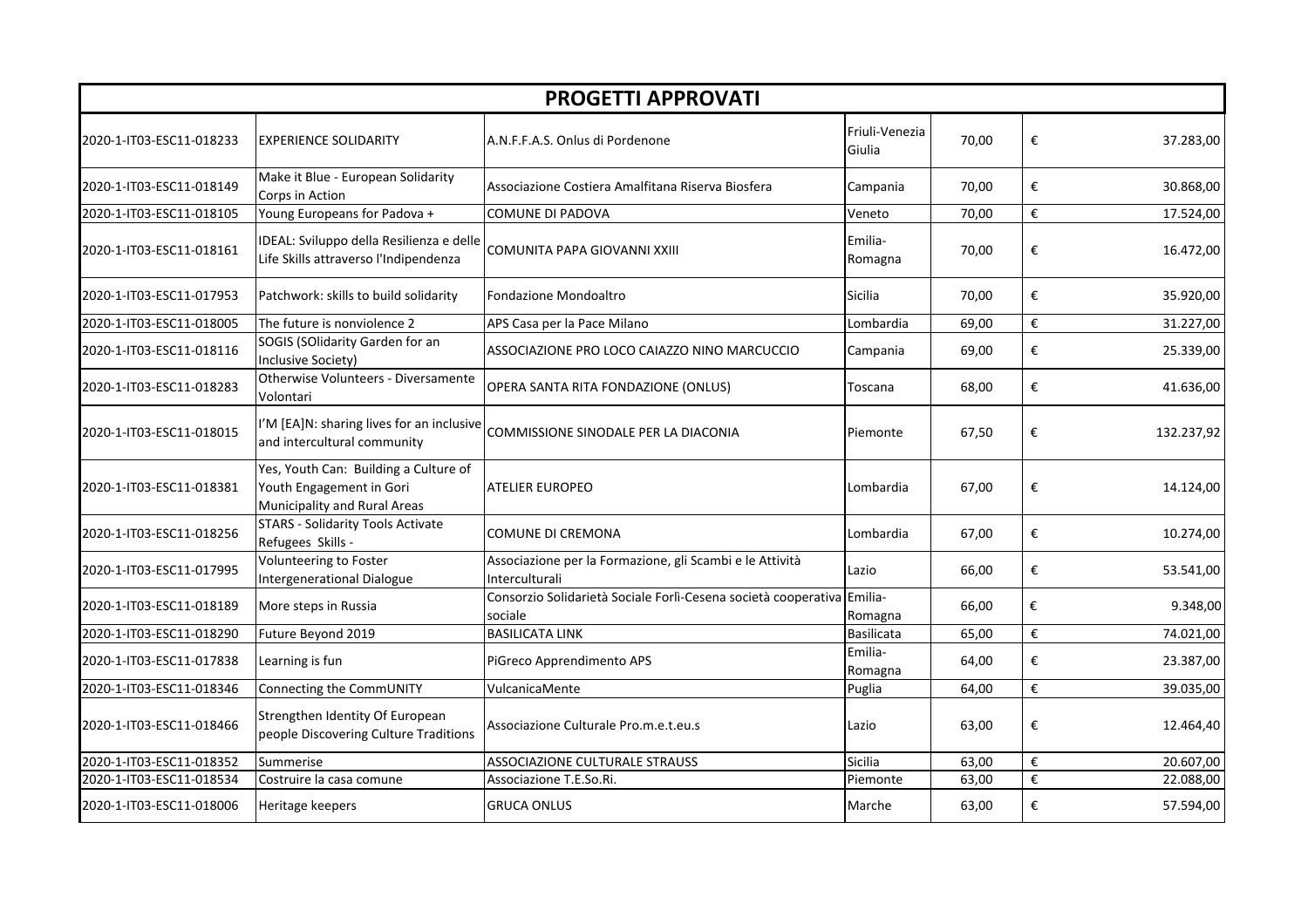| <b>PROGETTI APPROVATI</b>       |                                                                                                               |                                                           |                                    |       |                         |              |
|---------------------------------|---------------------------------------------------------------------------------------------------------------|-----------------------------------------------------------|------------------------------------|-------|-------------------------|--------------|
| 2020-1-IT03-ESC11-018146        | <b>BIG</b>                                                                                                    | <b>MOH Associazione Socioculturale</b>                    | Puglia                             | 63,00 | €                       | 9.500,00     |
| 2020-1-IT03-ESC11-018159        | Intercultural learning and mobility for<br>young people XVII plus                                             | XENA CENTRO SCAMBI E DINAMICHE INTERCULTURALI             | Veneto                             | 63,00 | €                       | 55.927,00    |
| 2020-1-IT03-ESC11-017998        | Solidarity Educational Community                                                                              | A Modo Loro                                               | Puglia                             | 62,00 | €                       | 18.928,00    |
| 2020-1-IT03-ESC11-017993        | Mountains to move: youth<br>cooperation and cultural<br>enhancement for the regeneration of<br>mountain areas | COMMISSIONE SINODALE PER LA DIACONIA                      | Piemonte                           | 62,00 | €                       | 14.549,00    |
| 2020-1-IT03-ESC11-017934        | Against New Addiction: Switch-off<br>your device and promote street-sport!                                    | Elios                                                     | Sicilia                            | 62,00 | €                       | 11.791,00    |
| 2020-1-IT03-ESC11-018019        | Hand in Hand for Solidarity                                                                                   | <b>ASSOCIAZIONE AGRADO - APS</b>                          | Toscana                            | 61,00 | €                       | 35.890,00    |
| 2020-1-IT03-ESC11-018071        | There is nothing stonger than the<br>heart of a volunteer                                                     | ASSOCIAZIONE CULTURALE JUMPIN                             | Puglia                             | 61,00 | €                       | 47.152,00    |
| 2020-1-IT03-ESC11-018137        | Rigenerando Solidarietà                                                                                       | Associazione San Vigilio                                  | Provincia<br>Autonoma di<br>Trento | 61,00 | €                       | 21.604,00    |
| 2020-1-IT03-ESC11-018121        | Road to development                                                                                           | <b>EURO SUD</b>                                           | Puglia                             | 61,00 | €                       | 15.340,00    |
| 2020-1-IT03-ESC11-017864        | <b>ME AS A REPORTER</b>                                                                                       | <b>EURO SUD</b>                                           | Puglia                             | 61,00 | $\boldsymbol{\epsilon}$ | 12.910,00    |
| 2020-1-IT03-ESC11-018456        | <b>GAIA - Green Association In Action</b>                                                                     | H.R.Y.O HUMAN RIGHTS YOUTH ORGANIZATION                   | Sicilia                            | 61,00 | €                       | 34.940,00    |
| 2020-1-IT03-ESC11-017901        | SYMBIOSIS (SYMpathy-BIOS-Inclusive<br>Society)                                                                | MESHY (Media Education Sustainability, Hospitality, Yeah) | Campania                           | 61,00 | €                       | 25.888,00    |
| 2020-1-IT03-ESC11-018126        | Rainbow                                                                                                       | <b>MOH Associazione Socioculturale</b>                    | Puglia                             | 61,00 | $\boldsymbol{\epsilon}$ | 10.296,00    |
| 2020-1-IT03-ESC11-018147        | Artegration                                                                                                   | <b>MOH Associazione Socioculturale</b>                    | Puglia                             | 61,00 | €                       | 35.906,00    |
| 2020-1-IT03-ESC11-017880        | Friends at work                                                                                               | Petit Pas                                                 | Puglia                             | 61,00 | €                       | 17.308,00    |
| 2020-1-IT03-ESC11-018232        | SPACE- Strengthen Peace and<br><b>Citizenship Education</b>                                                   | <b>EURO SUD</b>                                           | Puglia                             | 60,00 | €                       | 15.416,00    |
| 2020-1-IT03-ESC11-018285        | We are the Youth                                                                                              | EURODEMOS YOUTH MOBILITY NGO                              | Calabria                           | 60,00 | €                       | 5.943,00     |
| <b>TOTALE RISORSE IMPEGNATE</b> |                                                                                                               |                                                           |                                    |       | €                       | 1.838.925,92 |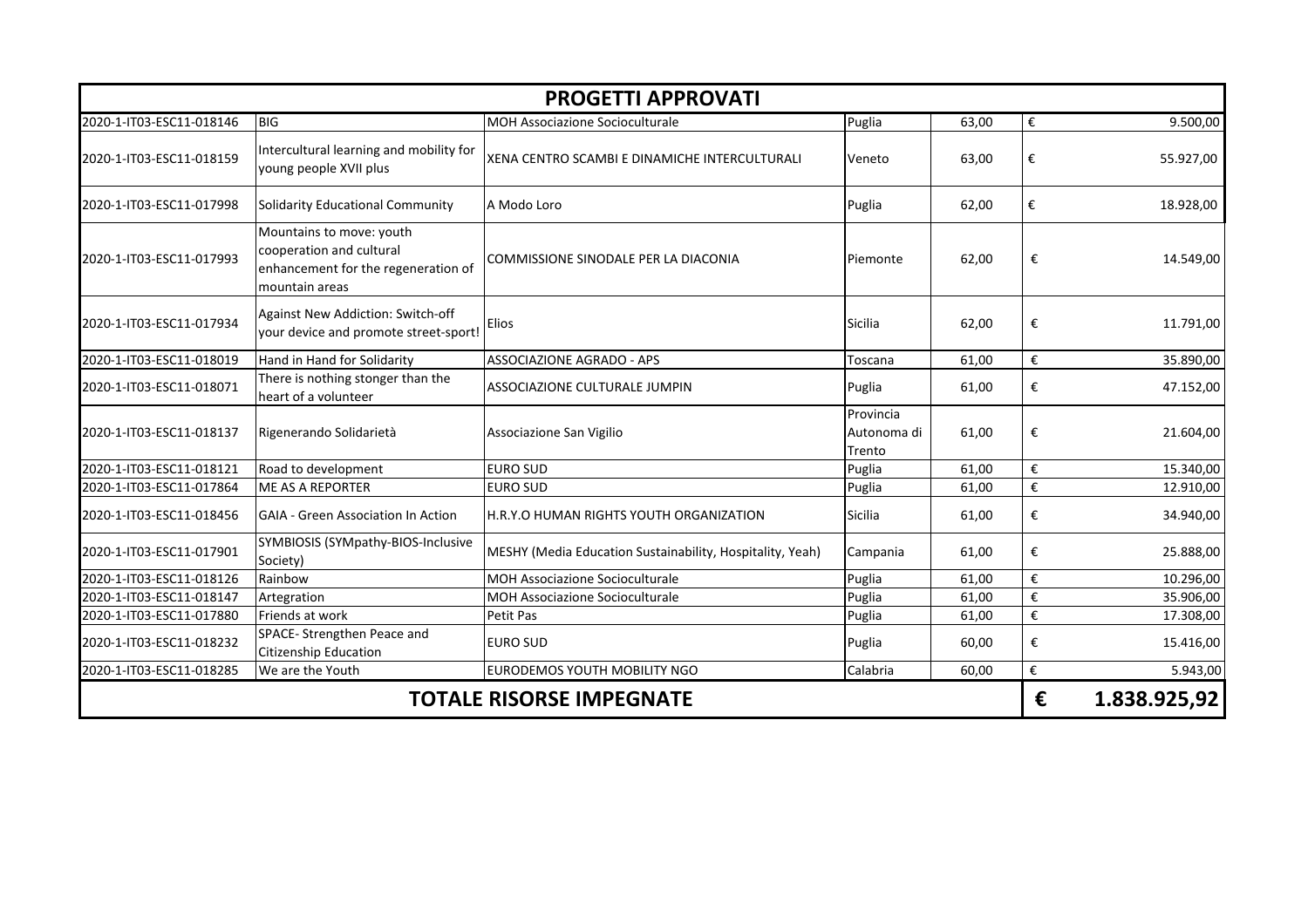## **GRADUATORIA ESC11 Volunteering Projects - SCADENZA 11 FEBBRAIO 2020**

| <b>PROGETTI RESPINTI</b>                                 |                                                              |                                                                           |                    |                                      |  |  |  |
|----------------------------------------------------------|--------------------------------------------------------------|---------------------------------------------------------------------------|--------------------|--------------------------------------|--|--|--|
| <b>NUMERO DEL PROGETTO</b><br><b>TITOLO DEL PROGETTO</b> |                                                              | NOME ORGANIZZAZIONE/ENTE/GRUPPO PROPONENTE                                | <b>REGIONE</b>     | <b>PUNTEGGIO</b><br><b>ASSEGNATO</b> |  |  |  |
| 2020-1-IT03-ESC11-018468                                 | Eco ride! join don't hide!                                   | Associazione Eurobox                                                      | Toscana            | 57,00                                |  |  |  |
| 2020-1-IT03-ESC11-018557                                 | The Game Changer                                             | GIOSEF - Giovani Senza Frontiere - Caserta                                | Campania           | 57,00                                |  |  |  |
| 2020-1-IT03-ESC11-018272                                 | ISMI - Interventi a Supporto di<br>Migranti Indigenti        | Centro Astalli Palermo Onlus                                              | <b>Sicilia</b>     | 56,00                                |  |  |  |
| 2020-1-IT03-ESC11-017980                                 | Spaghettata                                                  | Associazione Attiva-Mente                                                 | Sicilia            | 55,00                                |  |  |  |
| 2020-1-IT03-ESC11-018380                                 | Welfairytales                                                | Rinascita Sociale Salam House                                             | Campania           | 55,00                                |  |  |  |
| 2020-1-IT03-ESC11-018257                                 | Volunteers on the road                                       | Active Youth for Europe                                                   | Campania           | 54,00                                |  |  |  |
| 2020-1-IT03-ESC11-018082                                 | SoliDaring                                                   | MINE VAGANTI NGO                                                          | Sardegna           | 54,00                                |  |  |  |
| 2020-1-IT03-ESC11-017837                                 | Creativity International                                     | SE.M.I. - SEEDS FOR MORE INTERCULTURE APS                                 | Emilia-<br>Romagna | 53,00                                |  |  |  |
| 2020-1-IT03-ESC11-018543                                 | <b>Fair Trade for all</b>                                    | EQUO GARANTITO ASSEMBLEA GENERALE ITALIANA DEL<br>COMMERCIO EQUO E SOLIDA | Lazio              | 50,00                                |  |  |  |
| 2020-1-IT03-ESC11-017913                                 | opportunità per vivere la solidarietà e<br>l'impegno sociale | Centro educativo di progettazione e hosting internazionale                | Veneto             | 45,00                                |  |  |  |
| 2020-1-IT03-ESC11-018386                                 | Permacultura, Polis e Genius Loci                            | <b>kALISTRATIA ODV</b>                                                    | Calabria           | 45,00                                |  |  |  |
| 2020-1-IT03-ESC11-018076                                 | Ambientiamoci                                                | CIRCOLO ASSOCIATIVO AMICI DI LAVIANO                                      | Campania           | 44,00                                |  |  |  |
| 2020-1-IT03-ESC11-017932                                 | <b>KRUGOSVETKA</b>                                           | <b>EURO SUD</b>                                                           | Puglia             | 40,00                                |  |  |  |